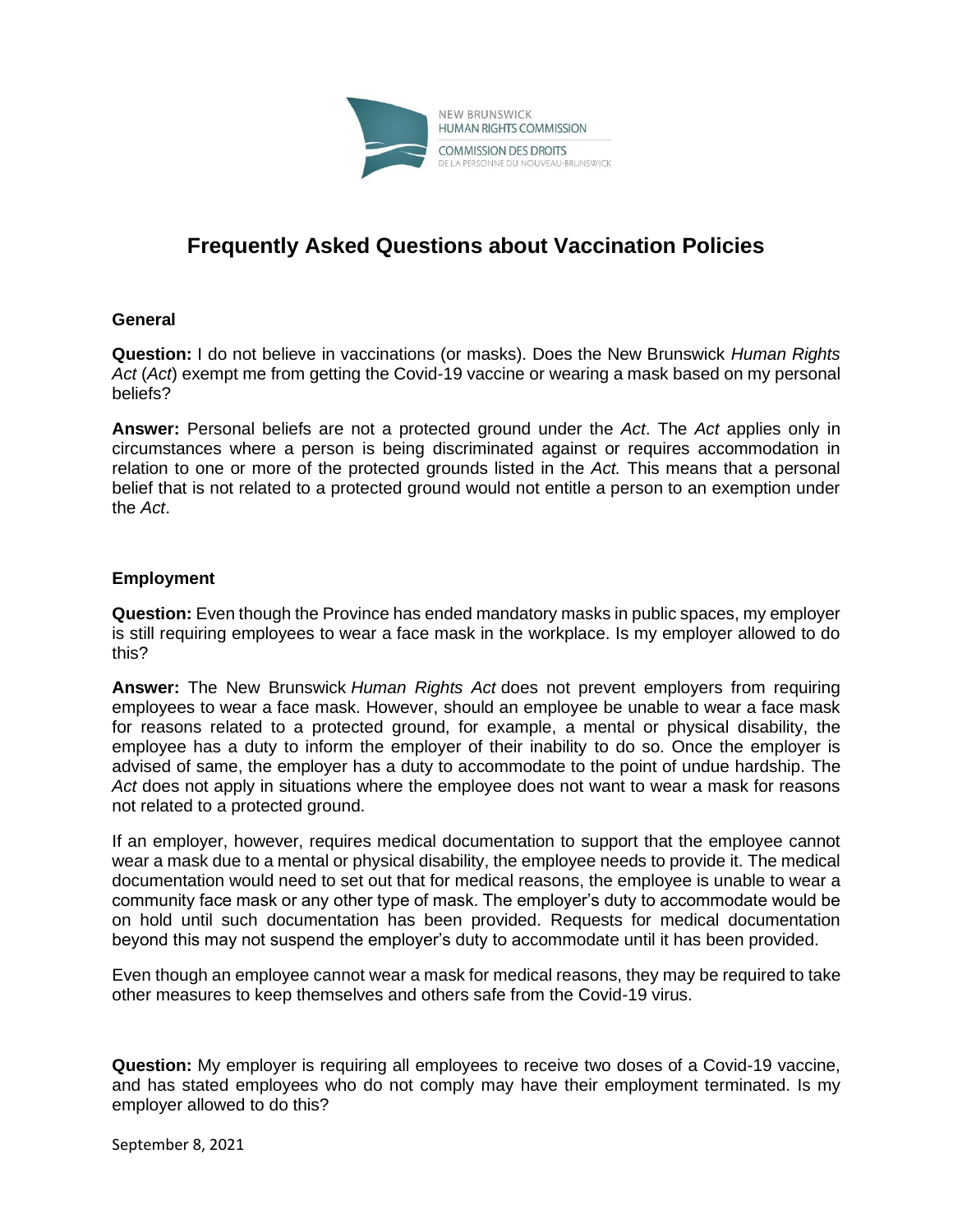

**Answer:** The New Brunswick *Human Rights Act* (*Act*) does not prevent employers from requiring employees to receive the COVID-19 vaccine. However, some employees may be unable to receive the Covid-19 vaccine. If an employee is unable to get the Covid-19 vaccine for reasons related to one or more of the protected grounds listed in the *Act*, for example, a mental disability, a physical disability, or their religion, then the employee has a duty to inform the employer of their inability to get the vaccine. Once the employer is advised of same, the employer has a duty to accommodate to the point of undue hardship. The *Act* does not apply in situations where the employee does not want to get the vaccine for reasons not related to a protected ground.

The employer is allowed to ask for documentation supporting that the employee is unable to get the vaccine for reasons related to the protected ground, and the employee needs to provide it. The employer's duty to accommodate would be on hold until such documentation has been provided.

If an employee is unable to get the Covid-19 vaccine, they may be required to take other measures to keep themselves and others safe from the Covid-19 virus.

These other measures should be determined in good faith and be rationally linked to the goal trying to be achieved. Alternative measures should be assessed on an individual basis, be time limited and necessary in the context of the specific premises because less intrusive alternatives are not available. Alternative measures that do not meet these criteria could be found to discriminate against individuals who cannot get vaccinated for reasons related to the protected grounds.

## **Services**

**Question:** Even though the Province has ended mandatory masks in public spaces, my service provider (ex: grocery store, spa, university) is still requiring customers to wear a face mask on the premises. Are they allowed to do this?

**Answer:** The New Brunswick *Human Rights Act* (*Act*) does not prevent service providers from requiring customers to wear a face mask. However, should a customer or potential customer be unable to wear a face mask for reasons related to a protected ground, for example, a mental or physical disability, the customer has a duty to inform the service provider of their inability to do so. Once the service provider is advised of same, it has a duty to accommodate to the point of undue hardship. How a service provider accommodates a customer may vary depending on the service being offered, but could include, for example, curbside pickup, online shopping or online classes. The *Act* does not apply in situations where the customer does not want to wear a mask for reasons not related to a protected ground.

If a service provider, however, requires medical documentation to support that the customer cannot wear a mask due to a mental or physical disability, the customer needs to provide it. The medical documentation would need to set out that for medical reasons, the customer is unable to wear a community face mask or any other type of mask. The service provider's duty to accommodate would be on hold until such documentation has been provided. Requests for